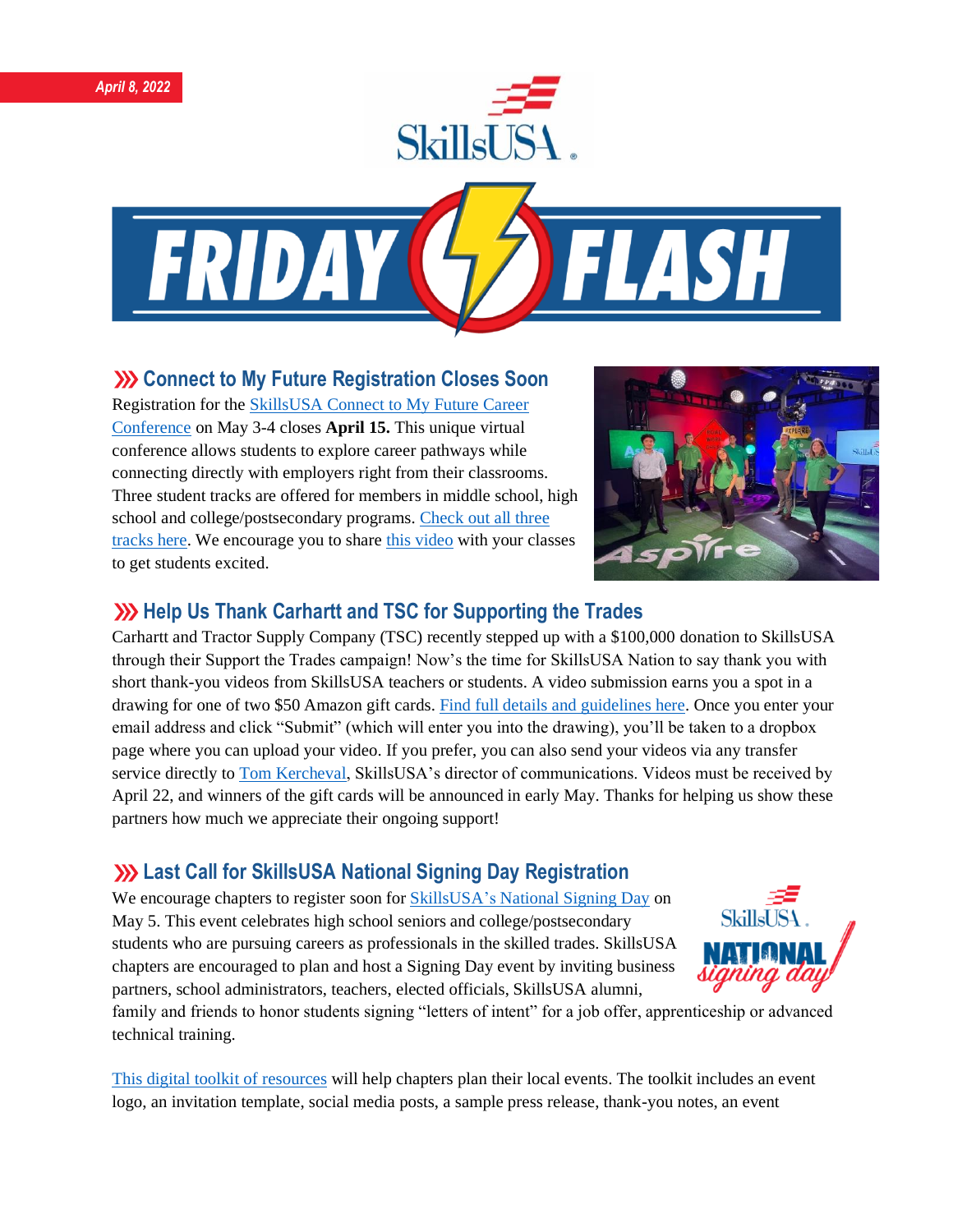planning checklist and more. Registration is open until **April 15.** We encourage chapters to assign someone to take photos and videos of your Signing Day events and share them with SkillsUSA social media manager [Hayley Uffelman.](mailto:huffelman@skillsusa.org)

## **Celebrate Community Contributions During SkillsUSA's National Week of Service**

SkillsUSA is asking all chapters to conduct and promote a community service project during SkillsUSA's National Week of Service, May 8-14. This event helps commemorate the founding of SkillsUSA on May 8, 1965. Connect with SkillsUSA via social media by posting photos of your activities online. Chapter advisors or officers should email a brief description of their chapter events to Gayle Silvey at [gsilvey@skillsusa.org.](mailto:gsilvey@skillsusa.org) In return, we'll send a SkillsUSA logo gift item valued at \$15 to say thanks.

We encourage participants to publicize your projects locally. To locate media resources for your community, including contact information for area newspapers[, use our SkillsUSA Advocacy Site.](https://www.congressweb.com/susa#/media) On the site, click on "Media," enter your ZIP code, and choose up to six outlets at a time. Then, click on "Send a Message." To see the full contact information for each outlet, click on the name of the newspaper.

#### **EXECUTE: 20 FutureTechs Rock Awards Now Rocking**

The TechForce Foundation has opened nominations for their fourth annual FutureTechs Rock Awards, celebrating outstanding students enrolled in transportation technician educational programs. More than \$17,000 in prizes will be awarded to ten student technicians. Nominations remain open until **April 19.** [Find more information here.](https://info.techforcefoundation.com/en-us/future-techs-rock-awards/2022)



### **Apply for the Harbor Freight Tools for Schools Prize for Teacher Excellence**

Applications are now open for the Harbor Freight Tools for Schools Prize for Teaching Excellence. The prize, launched in 2017, recognizes outstanding instruction in the skilled trades in U.S. public high schools and the teachers who inspire students to learn skills to prepare for life after graduation. In 2022, the program will award more than \$1.25 million in prizes, and six SkillsUSA instructors were recognized as winners in 2021. Applications must be received by **May 20.** Finalists will be announced on June 27 and winners will be announced in October. Learn more and [apply online here.](https://hftforschoolsprize.org/)

### **Upcoming Professional Development Opportunities**

Please join your fellow advisors on **April 13** from 5:30-6:30 p.m. ET for our new best practices series, where seasoned SkillsUSA advisors lead panels focusing on one topic per month. The Best Practices Recognition Ceremony session will focus on how to coach and recognize students for success in career competitions. On **May 6,** from 10 a.m. to 1 p.m. ET, SkillsUSA advisors can learn how to be intentional in their strategic planning by using the Association for Career and Technical Education (ACTE) High Quality Framework. This session will assist advisors in creating program goals for the coming year. [A](https://www.skillsusa.org/wp-content/uploads/2021/12/Professional-Development-Offerings-SPRING-2022.pdf)  [PDF of the 2022 Professional Development Opportunities is available here.](https://www.skillsusa.org/wp-content/uploads/2021/12/Professional-Development-Offerings-SPRING-2022.pdf) You can [register for these and](https://absorb.skillsusa.org/#/public-dashboard)  [more professional membership benefits here.](https://absorb.skillsusa.org/#/public-dashboard) Completion certificates are provided for each session. [Use](https://docs.google.com/document/d/1d2EvwsmdelNzm-WK7pTGSokJTbWZXcFDOODai32SGzk/edit)  [this Google Doc](https://docs.google.com/document/d/1d2EvwsmdelNzm-WK7pTGSokJTbWZXcFDOODai32SGzk/edit) to learn how to access your professional membership benefits online. For questions, contact [Karolina Belen.](mailto:kbelen@skillsusa.org)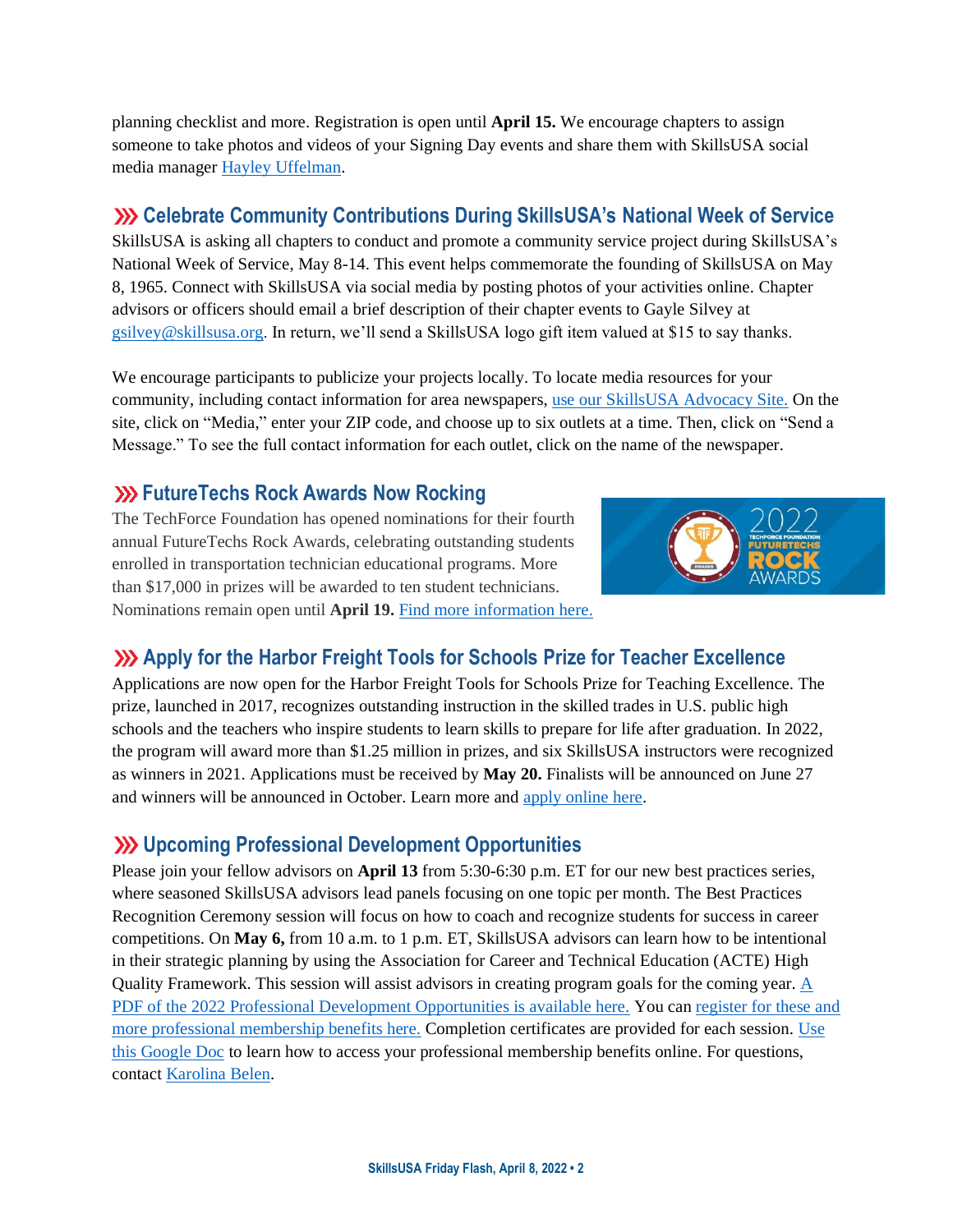## **Facilitating Cloud Technologies on SkillsUSA Technical Fridays**

Join us for SkillsUSA Technical Fridays, new industryled workshops that help teachers develop specific technical skills relevant to their career fields. On **April 29,** from 4-5 p.m. ET, the presenter is instructor and textbook author Jill West. Her session will focus on





preparing students to work in the cloud and bringing the cloud into the classroom. You'll also practice building servers in Amazon Web Services. Appropriate for all experience levels, and the cost is \$10. [Register here.](https://skillsusa.wufoo.com/forms/love-and-logic-and-technical-fridays-registration)

### **XX** The SkillsUSA Store Graduation Gift Collection

Graduation season is around the corner, and we have a gift collection that beautifully complements such a special day. When shopping the [SkillsUSA Store Graduation Gift Collection,](https://skillsusastore.org/products?s%5Bf%5D%5Bc%5D%5B%5D=%2FGraduation+Station%2FGraduation+Gift+Collection) you are sure to find the perfect gifts for students and the advisors who support them!



#### **EXECUTE:** Press Release Template for State Conference Participants

The [SkillsUSA advocacy site](https://www.congressweb.com/susa/#/) offers a press release template for state conference participants and others to share competition results with local media. Parents, instructors, students or anyone can send emails using the customizable template. For questions, emai[l Jane Short.](mailto:jshort@skillsusa.org)

#### **Seeking Musical Talent to Perform at NLSC**

A new SkillsUSA Talent Program is being launched in conjunction with SkillsUSA's National Leadership & Skills Conference. Selected members will showcase their musical ability in front of more than 12,000 SkillsUSA participants from across the country during one of three high-energy arena sessions. They may also perform for smaller audiences during the conference.

Students or advisors will be offered complimentary conference registration if their sole purpose of attendance is to participate in the SkillsUSA Talent Program. SkillsUSA Championships contestants are eligible, but performance opportunities may be limited due to scheduling conflicts. Applicants must be current paid SkillsUSA members and must submit a video file performing a song of choice that demonstrates their musical ability. Individual or group performances are welcome. [Apply here](https://skillsusa.wufoo.com/forms/r3mvb5155fzzs/) by 5 p.m. ET on Friday, April 22. For questions, contact **Joey Baker.** 

## **Apply for Harbor Freight Tools for Schools Travel Scholarships**

SkillsUSA and Harbor Freight Tools for Schools are offering a new travel scholarship opportunity for SkillsUSA high school members in selected trades who are competing in the 2022 SkillsUSA Championships. Eligible members can apply to receive up to \$1,500 to assist in attending the 2022 National Leadership & Skills Conference (NLSC). Applications will be accepted through **May 20**. Recipients will be announced on May 25. More [information](https://skillsusa.wufoo.com/forms/rjr8ngm1s8mjnq) and the application are available here.